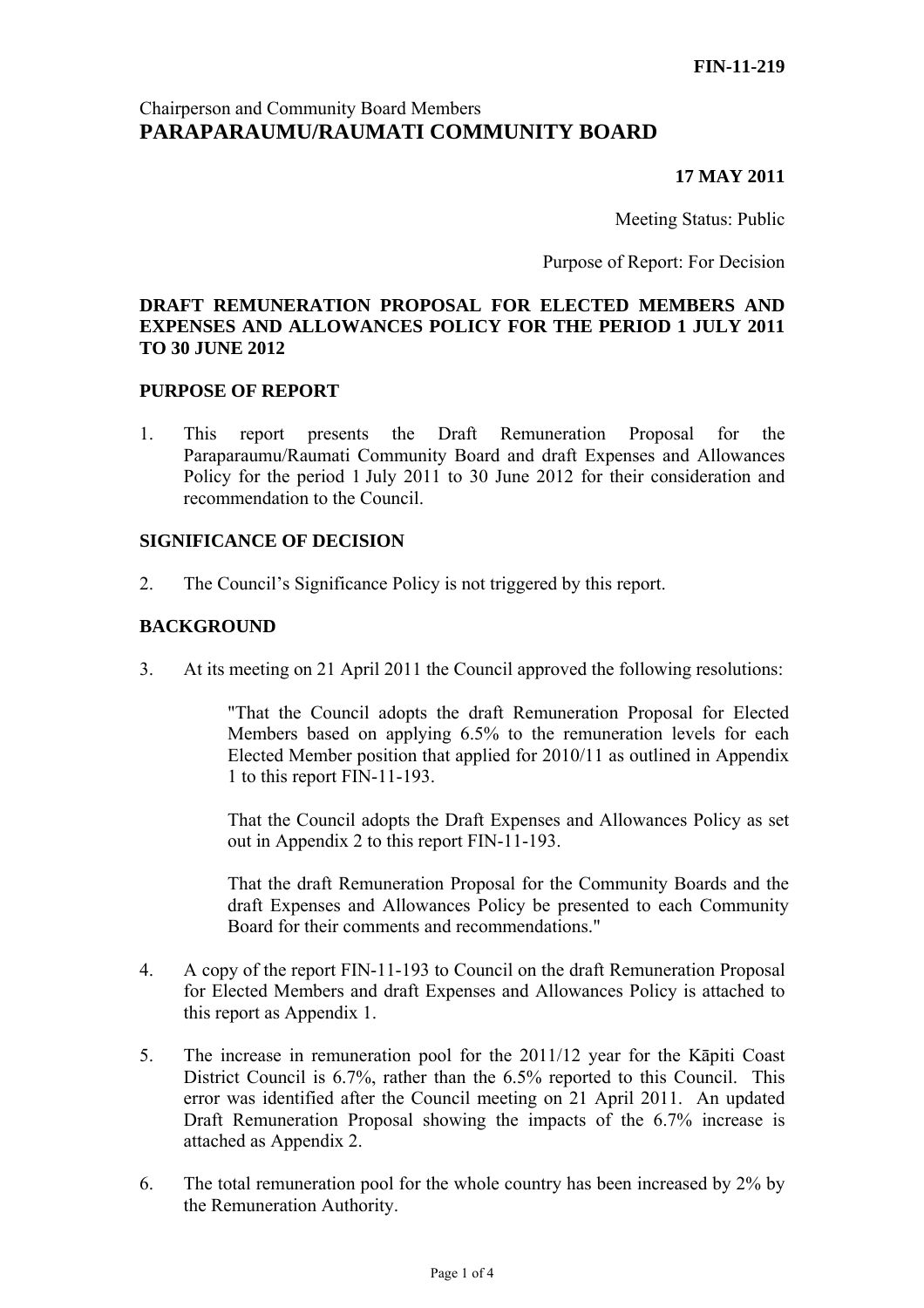7. The factors that determine the relative levels of total remuneration pool for each local authority have been applied and these include the following factors:

| Population  | $(50\% \text{ weighting})$ |
|-------------|----------------------------|
| Expenditure | (33% weighting)            |
| Assets      | $(17\% \text{ weighting})$ |

- 8. The impact of applying these factors varies for each local authority in terms of determining their new total remuneration pool for the 2011/12 year. Very little movement or even a decrease in population in some instances for some Councils has meant that they should have had a decrease in their total remuneration pool compared to the previous year.
- 9. The Remuneration Authority decided that all Councils would at least retain the same total remuneration pool as had been approved in the previous year.
- 10. This means the 2% increase in the total remuneration pool for the whole country is spread over a smaller number of Councils including the Kāpiti Coast District Council who have still experienced growth in population. This has resulted in an increase of 6.7% in the total remuneration pool for the Kāpiti Coast District Council Elected Members. There was no increase in the Elected Members' remuneration for the 2010/11 year.
- 11. The Remuneration Authority has been requested in the past whether it is mandatory to fully allocate the total remuneration pool. Their response has been that their preference is for the remuneration pool to be fully allocated for the following reasons:
	- The remuneration pool is set by an independent authority not associated with any of the local authorities
	- If a local authority pays a lower level of remuneration increase for the 2011/12 year than has been set by the Remuneration Authority, it could create a situation where a larger and perhaps less publicly acceptable adjustment would need to be made in the 2012/13 year.
- 12. The proposed 2011/12 remuneration for the Paraparaumu/Raumati Community Board is as follows:

| <b>Paraparaumu/Raumati Community Board</b> |                                |     |                                              |
|--------------------------------------------|--------------------------------|-----|----------------------------------------------|
| <b>Position</b>                            | <b>Annual</b><br><b>Salary</b> | No. | <b>Total</b><br>Annual<br><b>Salaries</b> \$ |
| Chairperson                                | 12,882                         |     | 12,882                                       |
| Member                                     | 6,573                          | 3   | 19,719                                       |
| <b>Total Annual Salaries</b>               |                                |     | 32,601                                       |
| 50% charged to indicative pool             |                                |     | 16,300                                       |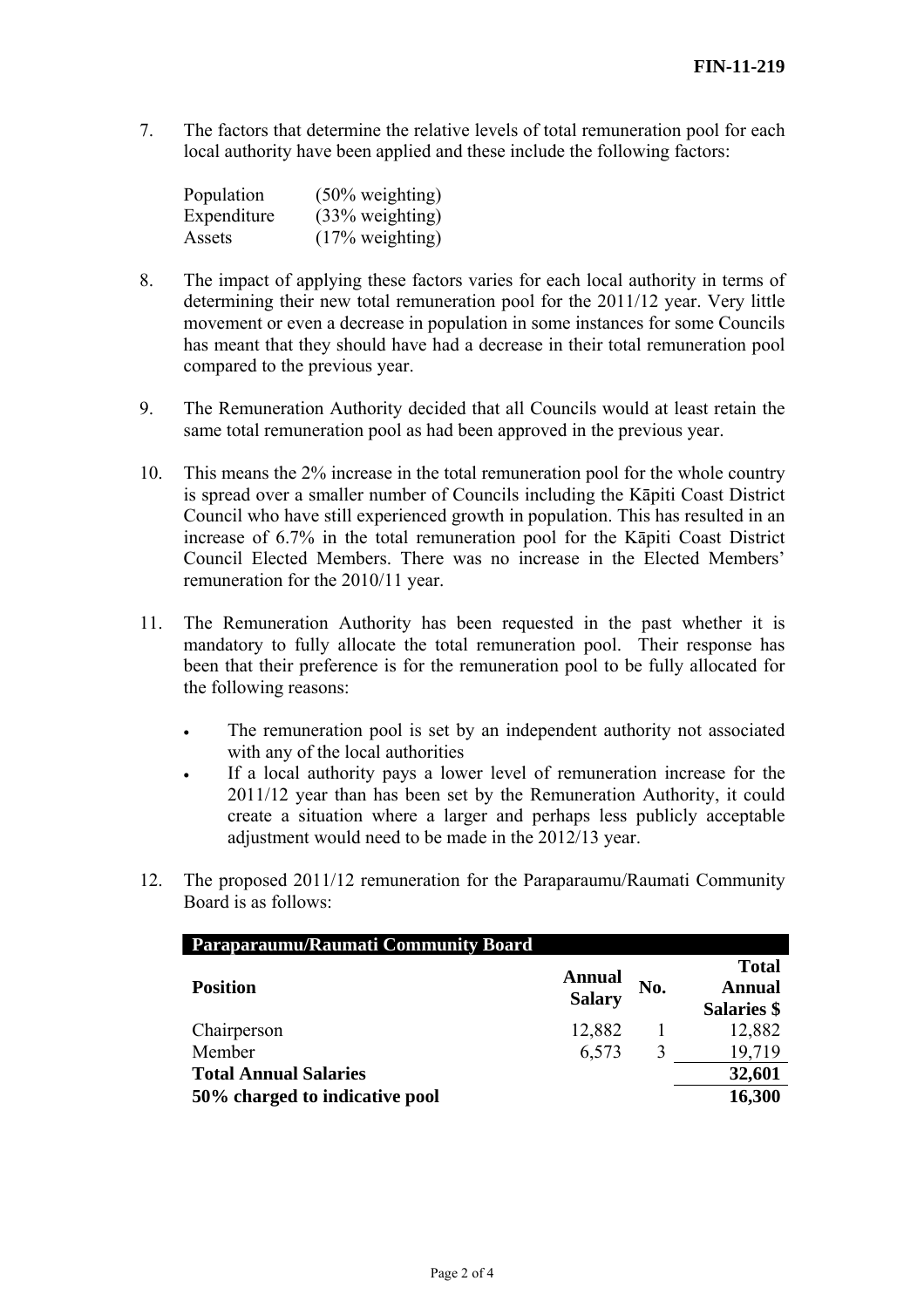# **CONSIDERATIONS**

#### Elected Members' Remuneration

- 13. Given that there has been no change to the relevant parts of the Governance Structure since November 2010 it is recommended that the 6.7% increase in the remuneration pool be applied to the 2010/11 Community Board remuneration levels.
- 14. It should be noted that the 6.7% increase followed a nil increase in the previous year which equates to an average of 3.35% per annum over the 2 years.

#### Draft Expenses and Allowances Policy

- 15. There is no change proposed to the Draft Expenses and Allowances Policy
- 16. The Community Boards need to consider and make a recommendation back to the Council on the draft Remuneration Proposal and the draft Expenses and Allowances Policy at this meeting. Any comments or issues raised will be reported back to the Council for Council's consideration before Council adopts the final Elected Members' Remuneration Proposal for the period up until 30 June 2012 on 2 June 2011.
- 17. If there are any dissenting views by any of the Community Boards or the Council they will be recorded and forwarded to the Remuneration Authority so that the Remuneration Authority can make a final decision on the Elected Members Remuneration Proposal in June 2011 for the period up until 30 June 2012.

### **Financial Considerations**

18. For each Community Board their Elected Members' remuneration is funded 50% from each respective area and 50% Districtwide.

### **Legal Considerations**

19. The Council must comply with the determinations set by the Remuneration Authority for this Council in relation to Elected Members' remuneration.

#### **Consultation**

20. Further consultation is being undertaken with each Community Board.

### **Policy Implications**

21. Once the final Remuneration Proposal is approved by the Remuneration Authority this will be the new Elected Members' Remuneration Policy for this Council up until 30 June 2012.

### **Publicity Considerations**

22. A press release has been prepared in relation to the draft Remuneration Proposal.